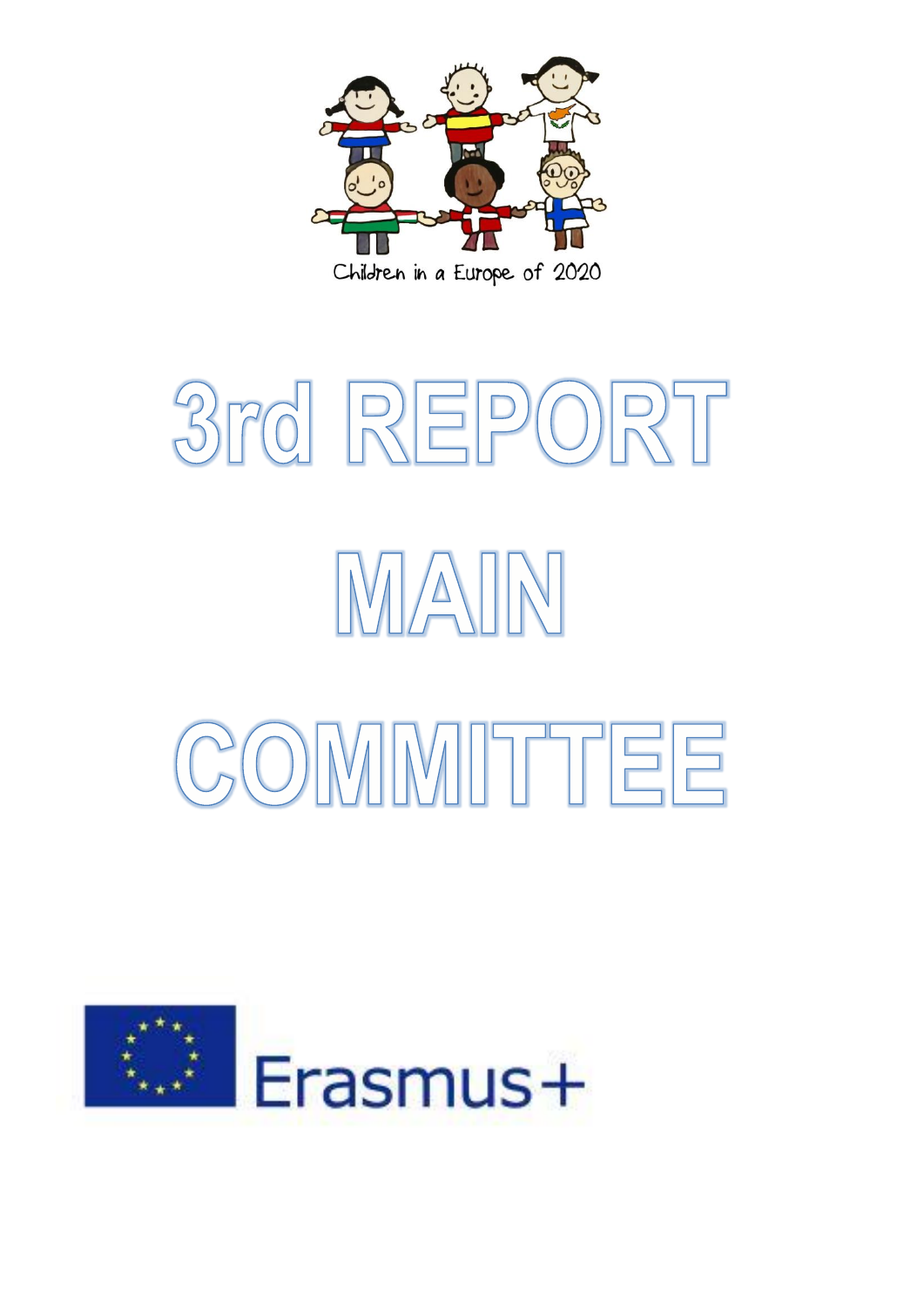# **THE MAIN COMMITTEE AFTER THE TEACHING / LEARNING AND TRAINING ACTIVITY**

# **KECSKEMÉT (HUNGARY) FROM 11th TO 15th APRIL 2016**

Monday 11<sup>th</sup> April

During our first day in Kecskemét we had a Welcome Ceremony in the gym. We were introduced to their Prince and each delegation gave a present to him while hearing a typical song from every country. It was a very good idea to introduce each others and break the ice.

Then we were divided into different groups and they showed us the school. For most of teachers and students it was impressive because it is a huge school and some of the other schools are rural schools, so it was very different.

After a break we started to work on the activities programmed with the main aim of putting into practice the products we are developing throughout the project.

Children were divided into different groups compound of different nationalities. Then they played games to introduce themselves (find someone, who…, guessing games, stereotypes, etc). Afterwards we started to work on the dictionary with vocabulary and expressions in the different languages involved in the project. In the different groups they looked for the different expressions in the printed dictionary and they started to practice them following the model. In every group they had a member from a different nationality so all groups had a model for every language.

They practiced the different expressions in front of the whole group.

It was very interesting for everyone and children were very motivated when pronouncing the words in other foreign languages.

We recorded videos and audio files to create an interactive dictionary for the project.

At 12.30 we had lunch at the school with several Hungarian members of the school community. It was really nice and we could meet each others and enjoy delicious typical dishes.

During the afternoon, children had to use their knowledge about Kecskemét in a gymkana. Children were divided into different groups and they had an interactive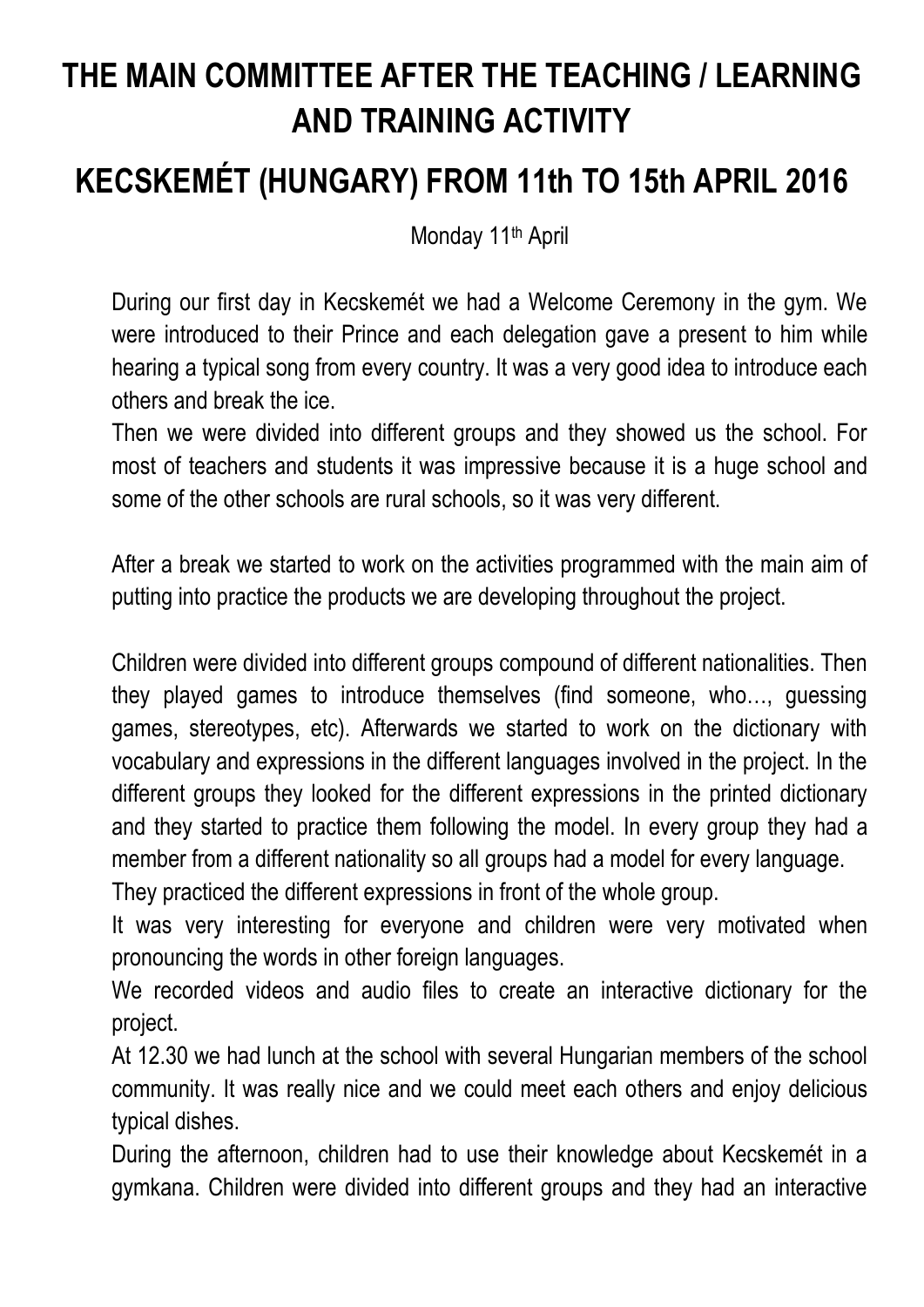sightseeing in the town centre. They had to fill a questionnaire during their walk. It was really funny, because we learned a lot about the town in a funny way.

## Tuesday 12th April

During the second day, we started with the reading of chapter 3 from one of our tales 'Jake and the diamond dragon'. Every country had translated the chapter into its native language and we could listen the same chapter in English and in every language of the countries involved.

Afterwards we were divided into 2 groups (one for teachers and one for students). The teachers group attended a German lesson to analyse and know the way they teach languages there in Kecskemét and the children's group practiced the vocabulary related our fairy tales playing games in teams.

Later we had a perofmance. We chose one of the fairy tales "Jake and the Diamond Dragon" and each country performed the chapter written by itself so we had the whole story in a video. It was really interesting for children and now we have a book with a performance of it with all countries involved.

After lunch we had a boat trip in a dragon boat in a lake nearby the school.

## Wednesday 13<sup>th</sup> April

On Wednesday the children from every country showed their presentations about their environmental issues. All of them were related to one of the main topics of the project which is 'technologies to preserve the environment'. After that, the children were divided into mixed groups compound of 8 children from different countries. They created posters, logos and slogans related to the different topics using pictures, datas collected from their countries, etc.

During the morning they could skype to their different countries to tell their classmates about their experience in Hungary.

After lunch, all people went to a Puppet Theatre to watch a funny performance and we also visited a very interesting Collection of Musical Instruments in Kecskemét, where we could even play some of them.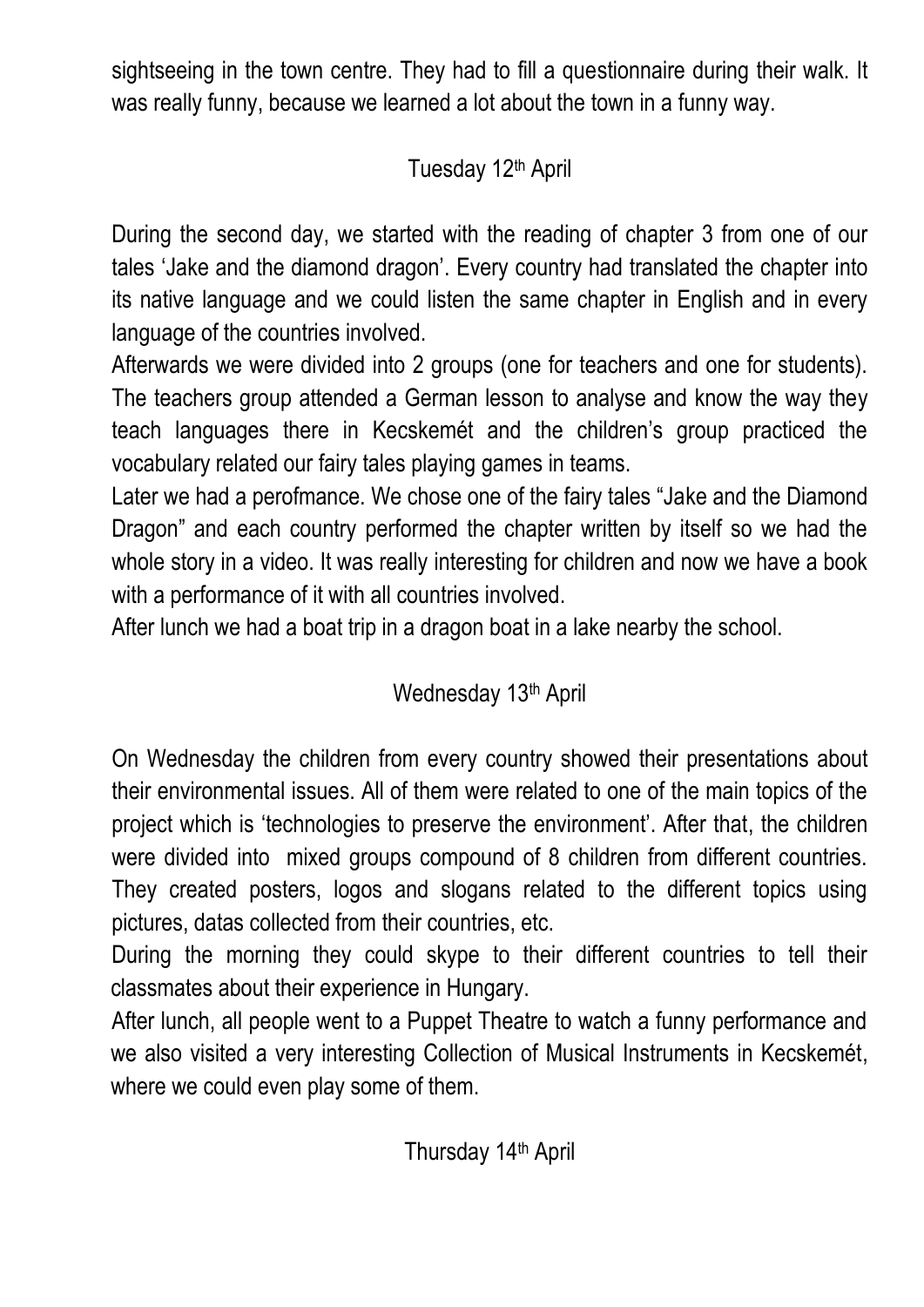On Thursday children made crafts and prepared several souvenirs made by themselves. They also decorated t-shirts that they wore in the afternoon during a surprise that all the Hungarian school community had prepared. It was a huge parade with hundreds of people, horses, carts and a band playing traditional songs. We were very welcomed in the city council by local authorities and lots of people in town were there to watch the parade and to welcome us. It was really impressive for all of us and for children was an unforgettable experience.

Before the parade children were interview to talk about their experience in Hungary and about their feelings when using Skype or participating in the activites of the project.

During the evening children had a party so they could dance, talk each others, etc.

## Friday 15th April

On Friday, all people involved in the project had a morning training music in the gym. Then we went by bus to visit a local farm, where children could bake bread, make leather bracelets and collars and learn about the animals. Afterwards we had some free time and we went to school to enjoy a really nice farewell dinner. There we exchanged some presents, all people danced and sang traditional Hungarian songs and the guests from the 5 countries sang a song in every language to thank our guests for the big effort made during this week to arrange everything.

To summarize the learning, training and teaching activity, we worked on all the topics related to the project as it was planned 'fairy tales', 'the dictionary with expressions and vocabulary in every language', 'the manual with different techniques to teach languages' and 'technologies to preserve the environment'. But we could learn about the Hungarian culture and school life. Children were able to put into practice everything they had learnt during the school year working on the project, and they also could exchange lots of experiences.

Coordinators met to talk about the next meeting in Finland. It will be a very important meeting because there, we have to arrange everything for the next learning/teaching and training activities. They will take place in Holland and Spain and we will have to set up the dates for them in Finland.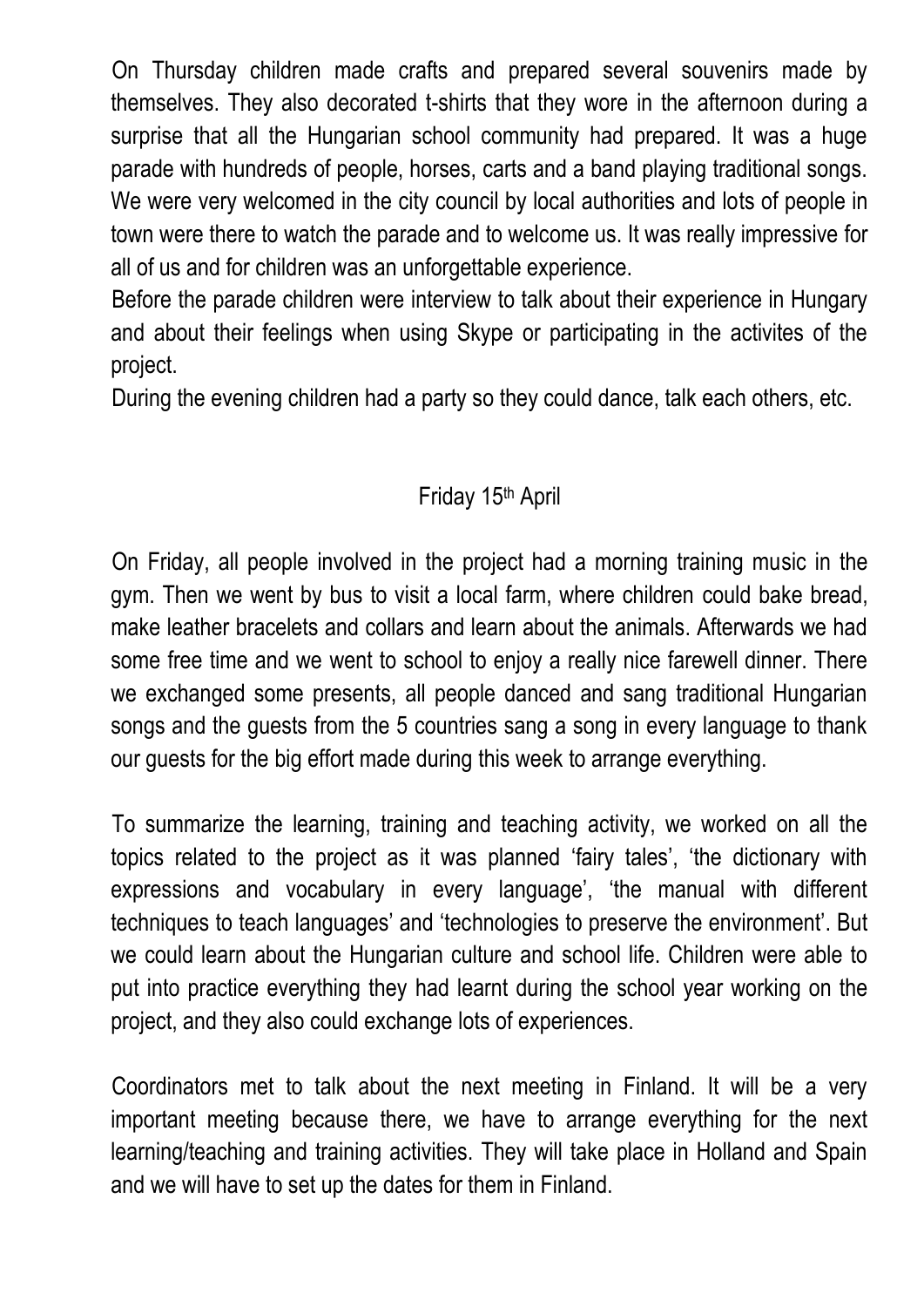The meeting in Finland will be very important so we will have three days of work 5<sup>th</sup>, 6<sup>th</sup> and 7<sup>th</sup> October.

After consulting every commission, the main committee agrees that the evaluation of first year is very positive. We have developed the activities detailed in the project.

The first learning teaching and training activity in Hungary was really successful and the selection of teachers was according to the following criteria:

- Communicative competence in the foreign language.
- Participation in the project.
- Experience in European projects.
- Time availability

Regarding to students, the selection of children was according to the following criteria:

- Motivation.
- Participation in the project.
- Participation in etwinning.
- Improving their marks before the Learning/teaching activities.

#### MOBILITY:

The accommodation for all countries was at the same hotel and it was a really good choice because we could go to school every morning on foot. The balance between quality and price was very good too.

They have arranged everything very well. They had book a restaurant next to the hotel with special prices for us and buses were available to get to different places to visit included in the program.

#### BUDGET:

We have analyzed the budget and we won't have any problems to participate in all the activities next year. All countries have saved enough money to do it as it is detailed in the project.